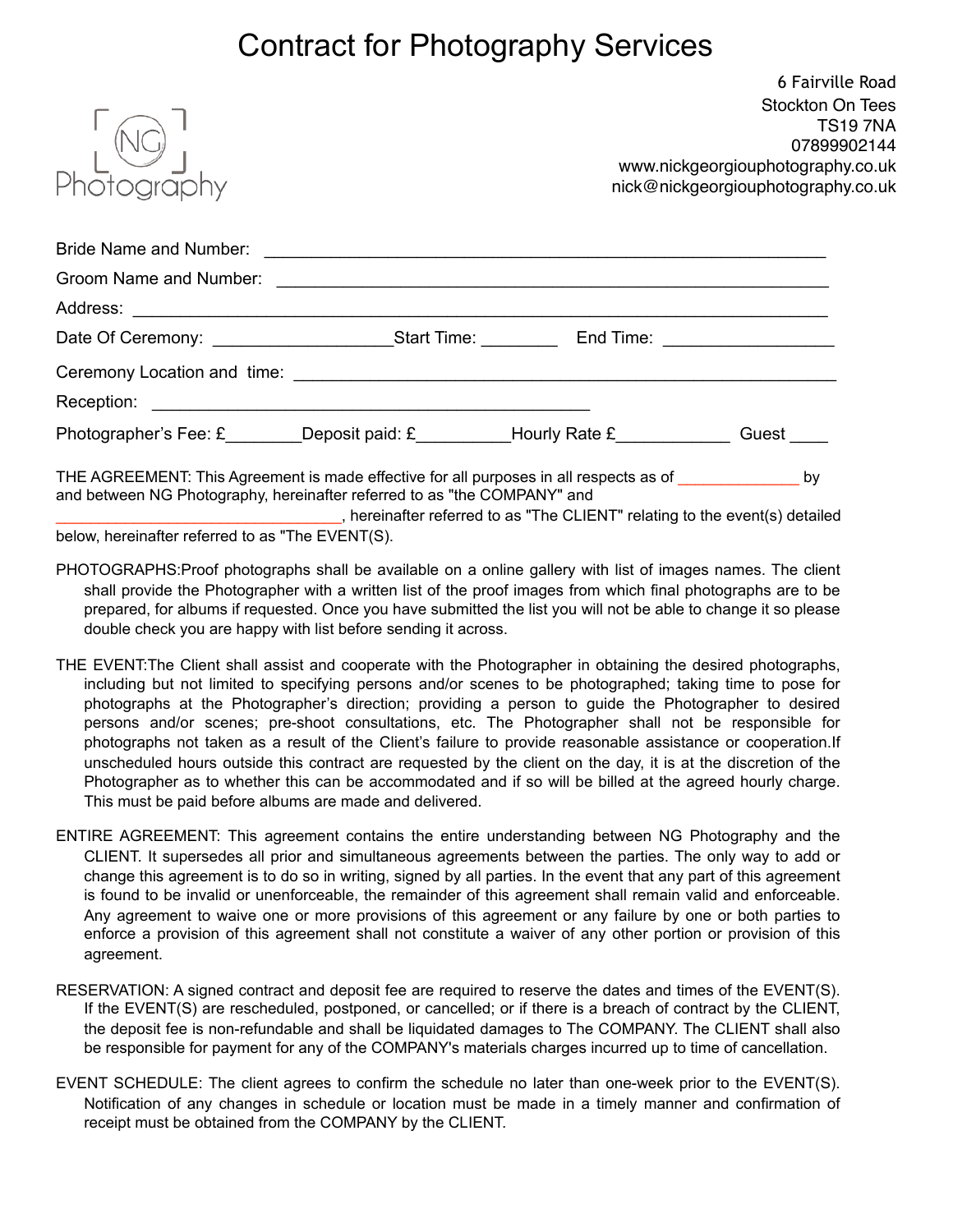- SAFETY: The COMPANY reserves to right to terminate coverage and leave the location of the EVENT(S) if the photographer from the COMPANY experiences inappropriate, threatening, hostile or offensive behaviour from person(s) at the EVENT(S); or in the event that the safety of the photographer from the COMPANY is in question.
- SHOOTING TIME / ADDITIONS: The CLIENT and the COMPANY agree that cooperation and punctuality are essential to accomplish the goals and wishes of all parties. Shooting commences at the scheduled start time and ends at the scheduled end time. If the CLIENT does not arrive at the appointed time for the EVENT(S), shooting will commence at the scheduled start time and end at the scheduled end time. All additional time beyond the scheduled end time will be billed to the CLIENT.
- EXPENSES INCURRED: When applicable, the CLIENT is responsible for all travel, accommodation, meal and transport costs unless provided by the CLIENT.
- TRAVEL EXPENSES: All travel expenses are based on the distance between the EVENT location(s) and the COMPANY studio address. For all EVENT(S) that is out of area, further than 1 hour drive will be subject to an additional out of area cost, and possibly subject to an overnight accommodation cost, if 2 hours or more drive. Best to discuss in person as options may vary.
- RESPONSIBILITIES: The COMPANY is not responsible for compromised coverage due to causes beyond the control of the COMPANY including but not limited to obtrusive guests, lateness of the CLIENT or guests, weather conditions, schedule complications, incorrect addresses provided to the COMPANY, rendering of decorations, or restrictions of the locations. The COMPANY is not responsible for backgrounds or lighting conditions which may negatively impact or restrict the photo coverage. The COMPANY is not held liable for missed coverage of any part of the EVENT(S). The COMPANY will not be held accountable for failure to deliver images of any individuals or any objects at the EVENT(S).
- VENUE AND LOCATION LIMITATIONS: The COMPANY is limited by the rules and guidelines of the location(s) and site management. The CLIENT agrees to accept the technical results of their imposition on the COMPANY. Negotiation with the officials for moderation of guidelines is the CLIENT's responsibility; the COMPANY will offer technical recommendations only.
- PERMITS: The CLIENT is responsible for acquiring all permits and necessary permission for all locations on which the COMPANY will be performing services.
- FILM and COPYRIGHTS: The photographs produced by the COMPANY are protected by Copyright (all rights reserved) and may not be reproduced in any manner without the COMPANY's explicitly written permission. If the CLIENT has purchased an "Image DVD" from the COMPANY, upon final payment by the CLIENT, limited copyright ownership of the resulting images will be transferred to the CLIENT. If the CLIENT has purchased an "Image DVD" from the COMPANY, the COMPANY grants the CLIENT permission to share the images on social networking websites, with family and friends, and on vendor websites as long as the images remain unaltered and textual credit is explicitly given to the COMPANY. The CLIENT must obtain written permission from the COMPANY prior to publishing or selling the photographs.In summary, the COMPANY retains copyright in the photographs, and hereby grants the Client unlimited but non-exclusive rights to use or reproduce the photographs for which the Client pays.
- MODEL RELEASE: The CLIENT hereby assigns the COMPANY the irrevocable and unrestricted right to use and publish photographs of the CLIENT or in which the CLIENT may be included, for editorial, trade, advertising, educational and any other purpose and in any manner and medium; to alter the same without restriction; and to copyright the same without restriction. The CLIENT releases all claim to profits that may arise from use of images.
- LIMIT OF LIABILITY: In the unlikely event that the assigned photographer from the COMPANY is unable to perform to the guidelines of this contract due to an injury, illness, act of God, or other cause beyond the control of the COMPANY, the COMPANY will make every effort to secure a replacement. If the situation should occur and a suitable replacement is not found, responsibility and liability is limited to the return of all payments received for the EVENT(S). In the unlikely event that digital files have been lost, stolen, or destroyed for reasons beyond the COMPANY's control, including but not limited to camera, hard drive, or equipment malfunction, the COMPANY liability is limited to the return of all payments received for the EVENT(S). The limit of liability for a partial loss of originals shall be a prorated amount of the exposures lost based on the percentage of total number of originals. The COMPANY is not liable for the loss of images beyond the lesser of the final delivery of all products included in the package or one year.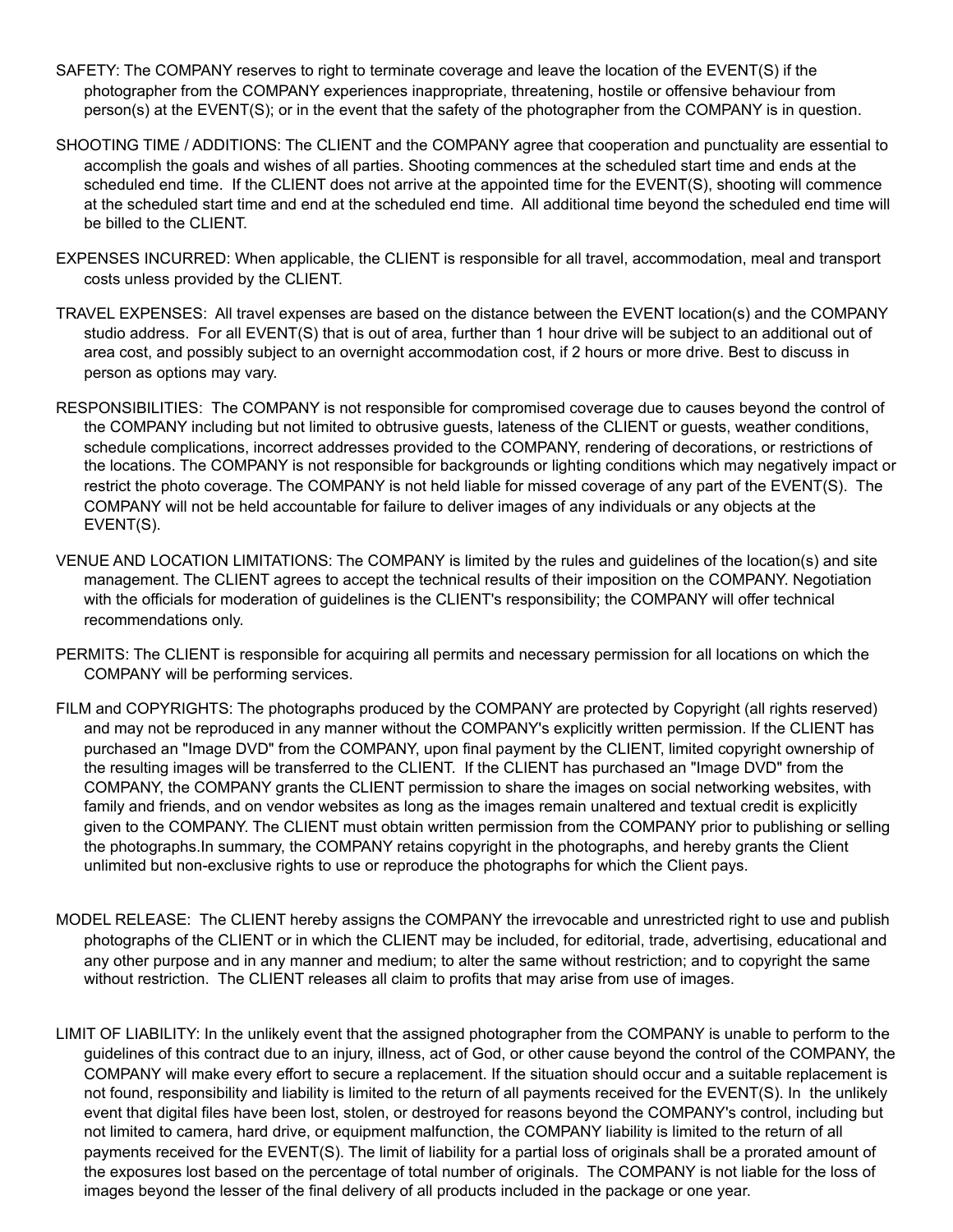- CAPTURE AND DELIVERY: The COMPANY is not liable to deliver every image taken at the event. The determination of images delivered to the CLIENT is left to the discretion of the COMPANY.
- POST PRODUCTION AND EDITING: The final post production and editing styles, effects, and overall look of the images are left to the discretion of the COMPANY.
- PAYMENT SCHEDULE: The aforementioned non-refundable Deposit is due at the time of signing of agreement. The remaining balance is payable in full 4 weeks prior to the day of the EVENT(S). In the event the CLIENT fails to remit payment as specified, the COMPANY shall have the right to immediately terminate this agreement with no further obligation, retain any monies already paid, and not attend the EVENT(S).

The deposit is non-refundable or transferable if the Client cancels or change. Cancellation less than 2 months before the event will result in the payment in full. All cancellations must be made in writing.Full payment must be paid 4 week before the arranged date. All forms of payment accepted (additional 5% for PayPal payments)

- PRICING: Services or merchandise not included in this initial contract will be sold at the current price when the order is placed. All prices are subject to change at any time without notice. Credit vouchers have no intrinsic cash value and may only be applied toward merchandise purchased from the COMPANY.
- DELIVERY OF PRODUCTS: Products will be ready between 6 to 10 working weeks after the EVENT, if no delays are met with the decision making of which images are being chosen for the final album. You will be contacted as soon as delivery is ready. Online gallery will be ready to start viewing within the 1st week.

|                                                  | I have read and understood the terms above. I hereby agree to the terms of this agreement.                                                                                                                                    |                                                 |
|--------------------------------------------------|-------------------------------------------------------------------------------------------------------------------------------------------------------------------------------------------------------------------------------|-------------------------------------------------|
| <b>Signatures</b>                                |                                                                                                                                                                                                                               |                                                 |
| Brides Signature: ______________________________ |                                                                                                                                                                                                                               |                                                 |
| Printed Name: <u>_________________________</u>   |                                                                                                                                                                                                                               |                                                 |
| Date:                                            | Date:<br><u> 1950 - Johann John Stone, mars et al. 1960 - John Stone, mars et al. 1960 - John Stone, mars et al. 1960 - John Stone</u>                                                                                        | <u> 1989 - Johann John Stone, mars et al. (</u> |
|                                                  |                                                                                                                                                                                                                               |                                                 |
| <b>Printed Name:</b>                             | the control of the control of the control of the control of the control of the control of the control of the control of the control of the control of the control of the control of the control of the control of the control |                                                 |
| Date:                                            |                                                                                                                                                                                                                               |                                                 |